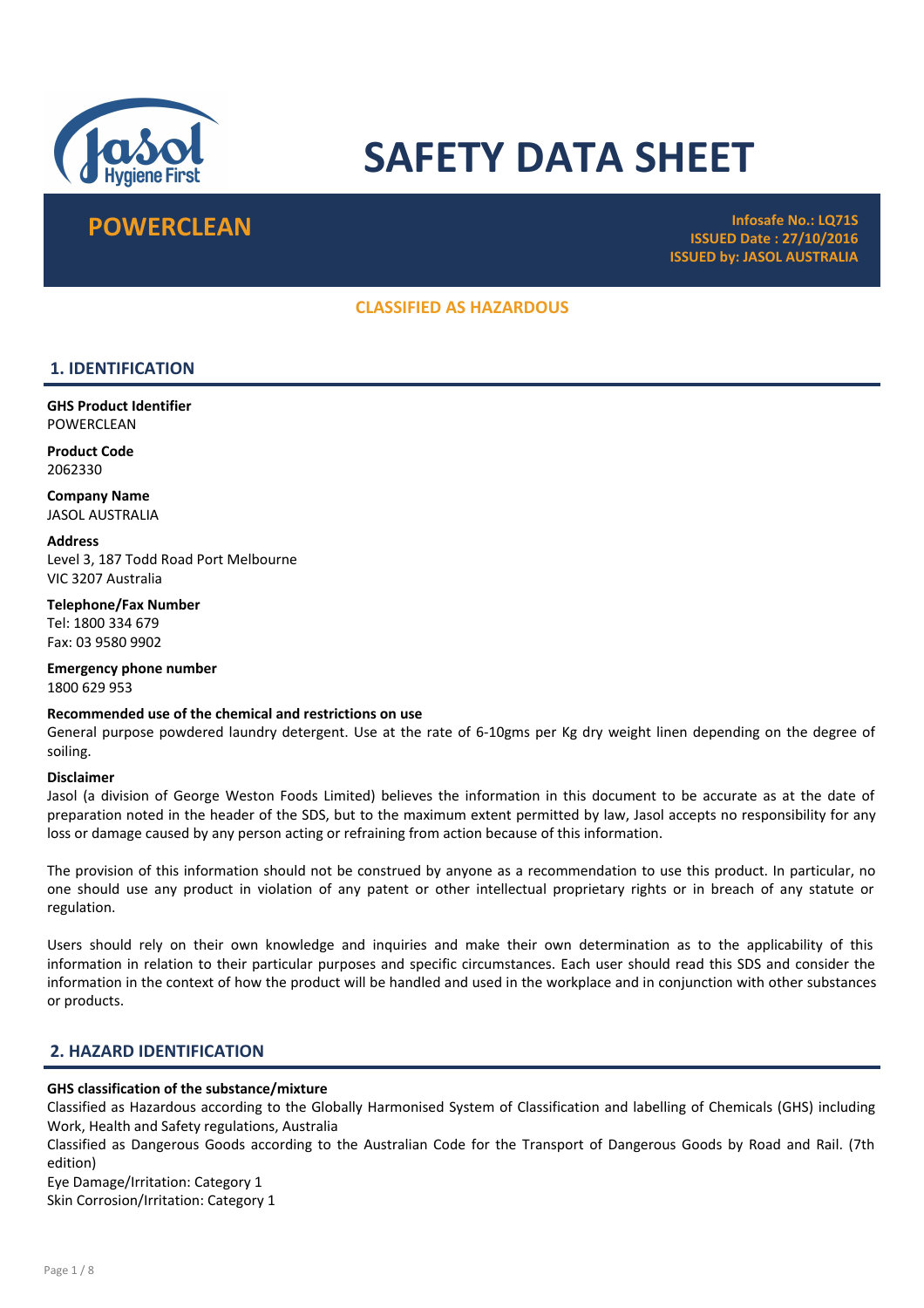#### STOT Single Exposure: Category 3 (respiratory tract irritation)

# Signal Word (s)

DANGER

#### Hazard Statement (s)

H314 Causes severe skin burns and eye damage. H335 May cause respiratory irritation.

#### Pictogram (s)

Corrosion,Exclamation mark



#### Precautionary statement – Prevention

P260 Do not breathe dust/fume/gas/mist/vapours/spray. P264 Wash contaminated skin thoroughly after handling. P271 Use only outdoors or in a well-ventilated area. P280 Wear protective gloves/protective clothing/eye protection/face protection.

#### Precautionary statement – Response

P301+P330+P331 IF SWALLOWED: rinse mouth. Do NOT induce vomiting.

P303+P361+P353 IF ON SKIN (or hair): Remove/Take off immediately all contaminated clothing. Rinse skin with water/shower.

P304+P340 IF INHALED: Remove victim to fresh air and keep at rest in a position comfortable for breathing.

P305+P351+P338 IF IN EYES: Rinse cautiously with water for several minutes. Remove contact lenses, if present and easy to do. Continue rinsing.

P310 Immediately call a POISON CENTER or doctor/physician.

P363 Wash contaminated clothing before reuse.

#### Precautionary statement – Storage

P403+P233 Store in a well-ventilated place. Keep container tightly closed. P405 Store locked up.

#### Precautionary statement – Disposal

P501 Dispose of contents/container to an approved waste disposal plant

# 3. COMPOSITION/INFORMATION ON INGREDIENTS

#### Ingredients

| <b>Name</b>                                                           | <b>CAS</b> | <b>Proportion</b> |
|-----------------------------------------------------------------------|------------|-------------------|
| Sodium Metasilicate, Pentahydrate                                     | 10213-79-3 | $30 - 60%$        |
| Sodium carbonate                                                      | 497-19-8   | 30-60 %           |
| Pentasodium Triphosphate                                              | 7758-29-4  | $0-10%$           |
| Benzenesulfonic acid, mono-C10-16-alkyl derivatives,<br>sodium salts  | 68081-81-2 | $0 - 5%$          |
| Poly (oxy-1,2-ethanediyl), alpha-tridecyl-omega-hydroxy-,<br>branched | 69011-36-5 | $0 - 5%$          |

#### 4. FIRST-AID MEASURES

#### Inhalation

If inhaled, remove affected person from contaminated area and keep at rest in a position comfortable for breathing. Seek medical attention. Apply artificial respiration if NOT breathing and immediately seek medical attention.

#### Ingestion

Do NOT induce vomiting. Wash/rinse out mouth thoroughly with water. Seek immediate medical attention.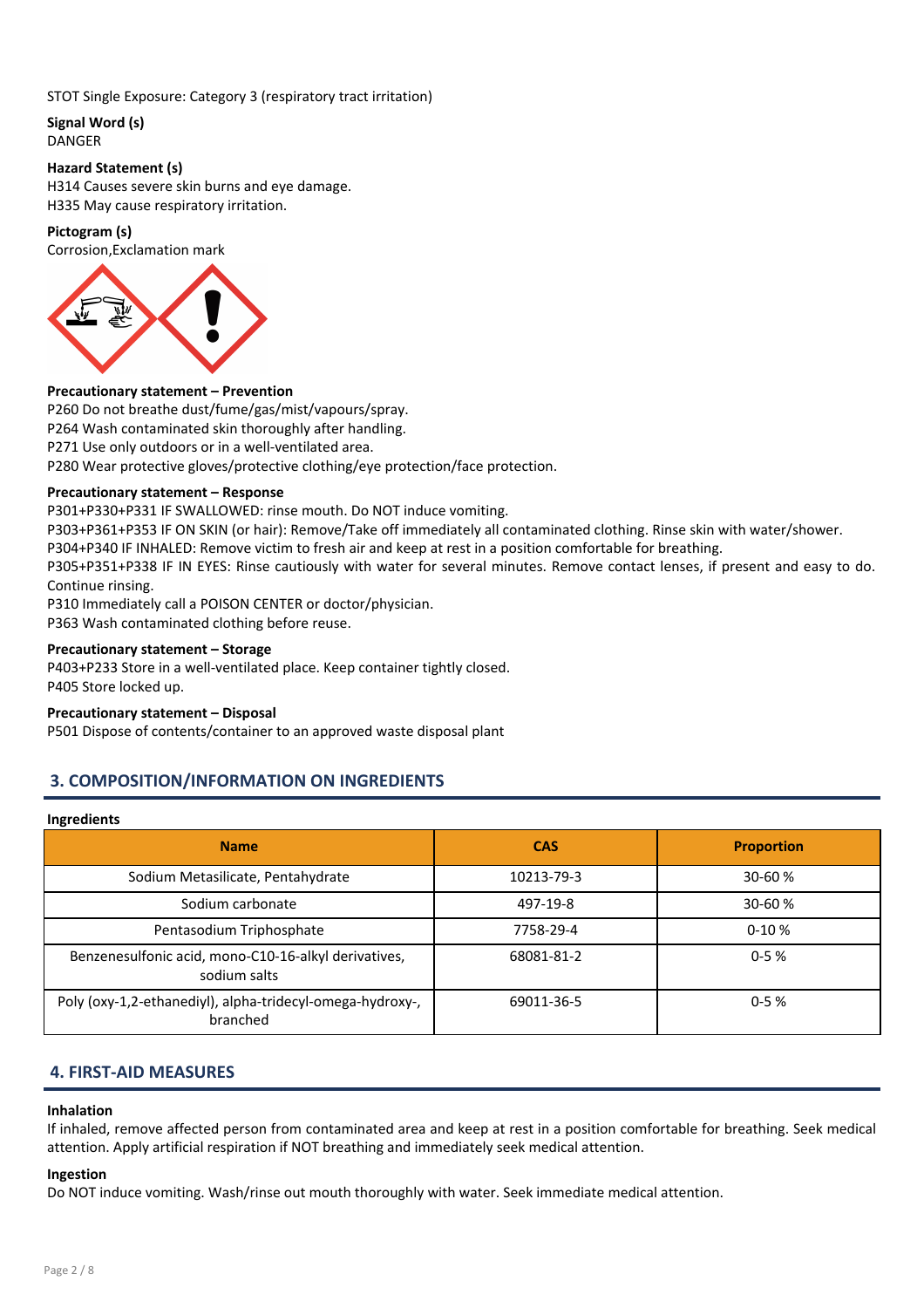#### Skin

If on skin (or hair): Remove/Take off immediately all contaminated clothing. Rinse skin with water/shower. Wash gently and thoroughly with water and non-abrasive soap for 15 minutes. Ensure contaminated clothing is washed before re-use or discard. Seek immediate medical attention.

#### Eye contact

If in eyes, hold eyelids apart and flush the eyes continuously with running water. Remove contact lenses, if present and easy to do. Continue flushing until advised to stop by the Poisons Information Centre or a doctor, or for at least 15 minutes. Seek immediate medical attention.

#### First Aid Facilities

Eyewash, safety shower and normal washroom facilities.

#### Advice to Doctor

Treat symptomatically.

#### Other Information

For advice in an emergency, contact a Poisons Information Centre (Phone Australia 131 126) or a doctor at once.

### 5. FIRE-FIGHTING MEASURES

#### Suitable Extinguishing Media

Carbon dioxide, dry chemical, foam, water fog or water mist.

Unsuitable Extinguishing Media Do not use water jet.

Hazards from Combustion Products Non combustible material.

Specific Hazards Arising From The Chemical This product is non combustible.

Hazchem Code

2X

Decomposition Temperature Not available

#### Precautions in connection with Fire

Fire fighters should wear full protective clothing and self-contained breathing apparatus (SCBA) operated in positive pressure mode. Fight fire from safe location.

#### 6. ACCIDENTAL RELEASE MEASURES

#### Emergency Procedures

Evacuate all unprotected personnel. Do not allow contact with skin and eyes. Do not breathe dust. It is essential to wear selfcontained breathing apparatus (S.C.B.A) and full personal protective equipment and clothing to prevent exposure. Avoid exposure to spillage by sweeping up material avoiding dust generation or dampen spilled material with water to avoid airborne dust, then transfer material to suitable containers. Use absorbent paper dampened with water to pick up remaining material. Wash surfaces well with soap and water. Seal all wastes in labelled containers for subsequent recycling or disposal. Dispose of waste according to applicable local and national regulations. If contamination of sewers or waterways occurs inform the local water and waste management authorities in accordance with local regulations.

# 7. HANDLING AND STORAGE

#### Precautions for Safe Handling

Corrosive solids. Attacks skin and eyes. Causes burns. Avoid breathing in dust. Wear suitable protective clothing, gloves and eye/ face protection when mixing and using. Use in designated areas with adequate ventilation. Keep containers tightly closed. Ensure a high level of personal hygiene is maintained when using this product, that is, always wash hands after handling, and before eating, drinking, smoking or using the toilet facilities.

#### Conditions for safe storage, including any incompatibilities

Corrosive. Store in a cool dry well-ventilated area. Store away from oxidising agents and bases/acids. Keep containers closed when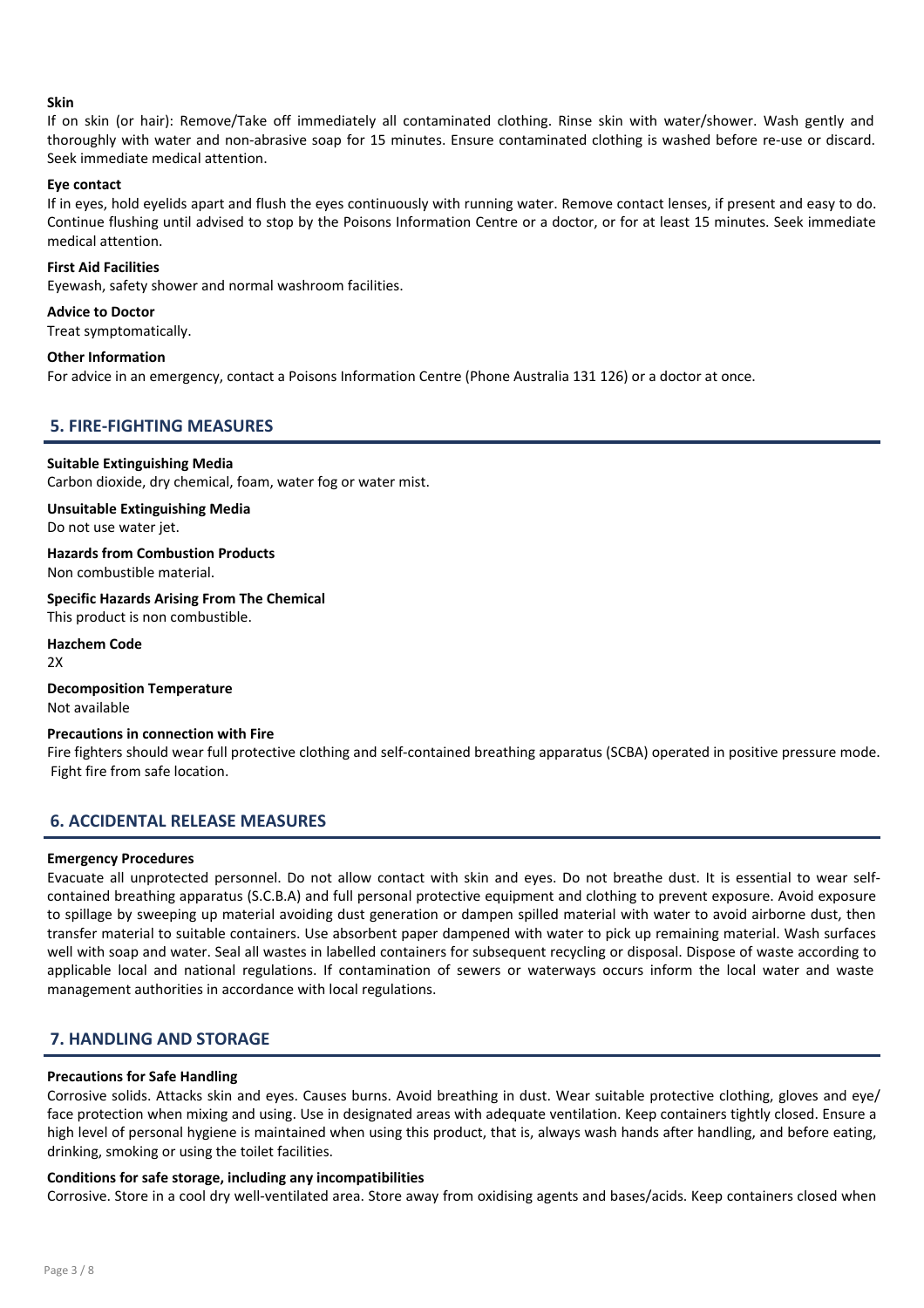not in use, securely sealed and protected against physical damage. Inspect regularly for deficiencies such as damage or leaks. Store in original packages as approved by manufacturer. Ensure that storage conditions comply with applicable local and national regulations.

For information on the design of the storeroom, reference should be made to Australian Standard AS 3780 The storage and handling of corrosive substances.

#### 8. EXPOSURE CONTROLS/PERSONAL PROTECTION

#### Occupational exposure limit values

No exposure standards have been established for the mixture. However, over-exposure to some chemicals may result in enhancement of pre-existing adverse medical conditions and/or allergic reactions and should be kept to the least possible levels.

#### Biological Limit Values

No biological limits allocated.

#### Appropriate Engineering Controls

This substance is hazardous and should be used with a local exhaust ventilation system, drawing solid/dust away from workers' breathing zone. If the engineering controls are not sufficient to maintain concentrations of particulates below the exposure standards, suitable respiratory protection must be worn.

#### Respiratory Protection

If engineering controls are not effective in controlling airborne exposure then an approved respirator with a replaceable dust/ particulate filter should be used. Refer to relevant regulations for further information concerning respiratory protective requirements.

Reference should be made to Australian Standards AS/NZS 1715, Selection, Use and Maintenance of Respiratory Protective Devices; and AS/NZS 1716, Respiratory Protective Devices, in order to make any necessary changes for individual circumstances.

#### Eye Protection

Safety glasses with full face shield should be used. Eye protection devices should conform to relevant regulations. Eye protection should conform with Australian/New Zealand Standard AS/NZS 1337 - Eye Protectors for Industrial Applications.

#### Hand Protection

Wear gloves of impervious material. Final choice of appropriate gloves will vary according to individual circumstances. i.e. methods of handling or according to risk assessments undertaken. Occupational protective gloves should conform to relevant regulations. Reference should be made to AS/NZS 2161.1: Occupational protective gloves - Selection, use and maintenance.

#### Body Protection

Suitable protective workwear, e.g. cotton overalls buttoned at neck and wrist is recommended. Chemical resistant apron is recommended where large quantities are handled.

#### Other Information

No exposure standards have been established for this material, however, the TWA exposure standards for dust not otherwise specified is 10 mg/m<sup>3</sup>. As with all chemicals, exposure should be kept to the lowest possible levels. TWA (Time Weighted Average): The average airborne concentration of a particular substance when calculated over a normal eight-hour working day, for a five-day week. Source: Safe Work Australia

#### 9. PHYSICAL AND CHEMICAL PROPERTIES

Form Powder

Appearance White, granular powder.

Colour White

Odour Not available

Decomposition Temperature Not available

Melting Point No data.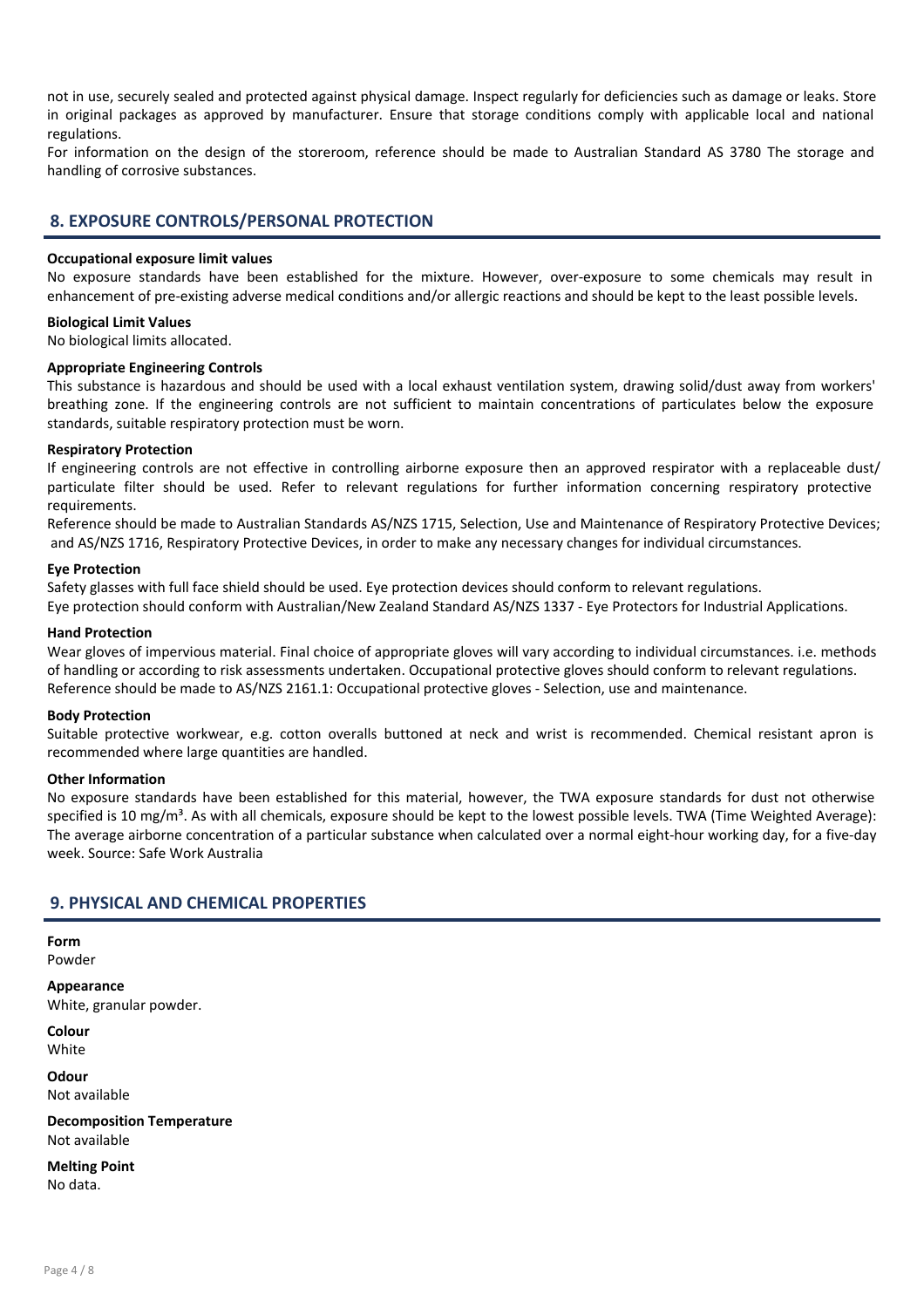Boiling Point Not available

Solubility in Water Soluble in water.

Specific Gravity Not available

pH 12 (1% solution)

Vapour Pressure Not available

Vapour Density (Air=1) Not available

Evaporation Rate Not available

Odour Threshold Not available

Viscosity Not available

Partition Coefficient: n-octanol/water Not available

Flash Point Not available

Flammability Not flammable.

Auto-Ignition Temperature Not available

Explosion Limit - Upper Not available

Explosion Limit - Lower Not available

Other Information Alkaline mixture. Will react vigorously with acids, generating carbon dioxide, a simple asphyxiant. May become sticky in moist air.

# 10. STABILITY AND REACTIVITY

Chemical Stability Stable under normal conditions of storage and handling.

Reactivity and Stability Reacts with incompatible materials

Conditions to Avoid Extremes of temperature and direct sunlight

Incompatible materials Not available.

Hazardous Decomposition Products Thermal decomposition may result in the release of toxic and/or irritating fumes

Possibility of hazardous reactions Not available.

Hazardous Polymerization Not available.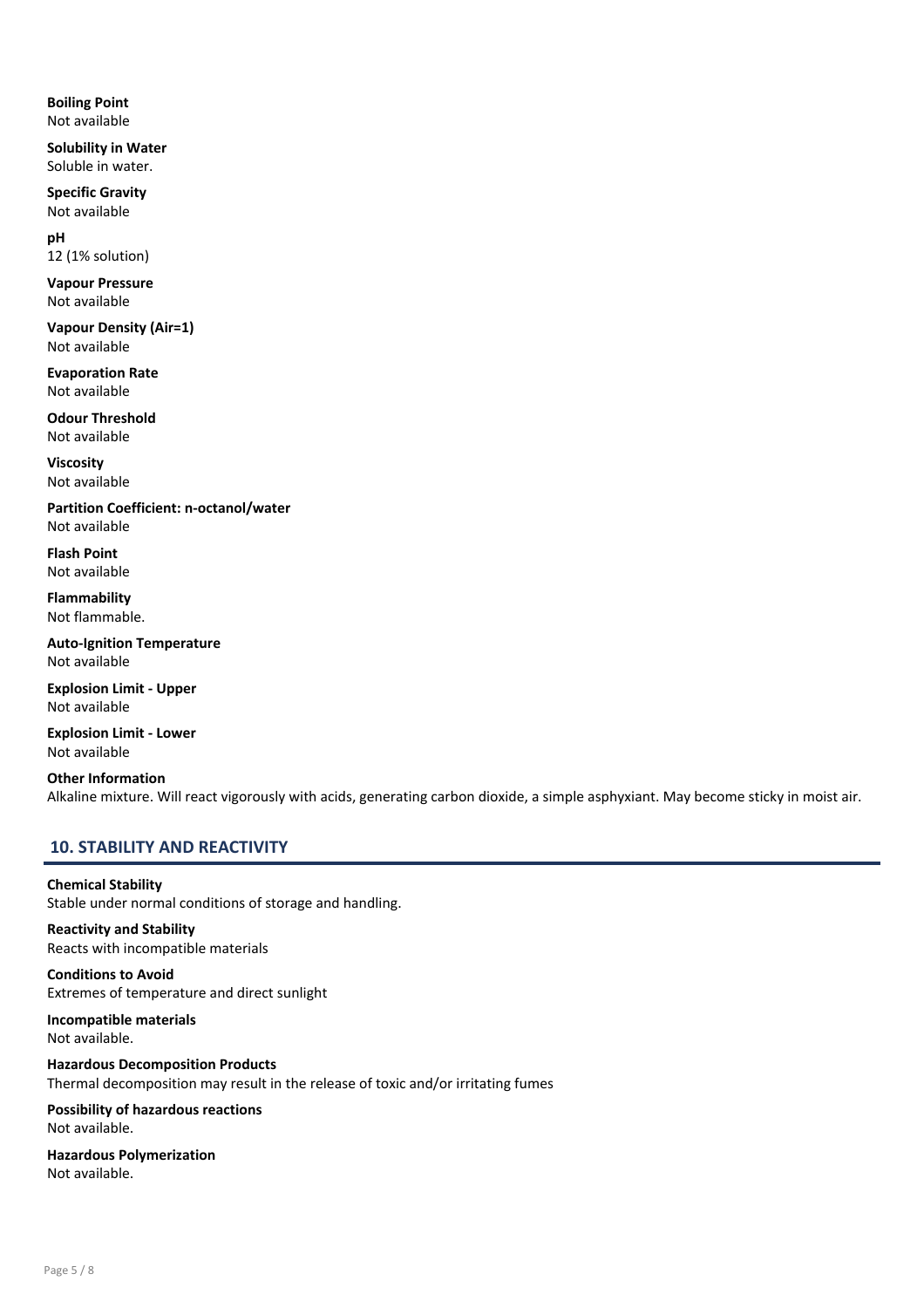### 11. TOXICOLOGICAL INFORMATION

#### Toxicology Information

No toxicity data available for this material.

#### Ingestion

Ingestion of this product will cause nausea, vomiting, abdominal pain and chemical burns to the mouth, throat and stomach.

#### Inhalation

May cause respiratory irritation. Inhalation of product dust can cause irritation of the nose, throat and respiratory system. Dust generated will cause irritation with possible burns to the mucous membrane and upper airways. Symptoms may include coughing, lesions of the nasal septum, severe pain and may lead to permanent tissue scarring.

#### Skin

Causes burns. Corrosive to the skin. Skin contact can cause redness, itching, irritation, severe pain and chemical burns with resultant tissue destruction.

#### Eye

Causes eye damage. Eye contact will cause stinging, blurring, tearing, severe pain and possible burns, necrosis, permanent damage and blindness.

#### Respiratory sensitisation

Not expected to be a respiratory sensitiser.

Skin Sensitisation Not expected to be a skin sensitiser.

Germ cell mutagenicity Not considered to be a mutagenic hazard.

Carcinogenicity Not considered to be a carcinogenic hazard.

Reproductive Toxicity Not considered to be toxic to reproduction.

# STOT-single exposure

May cause respiratory irritation.

STOT-repeated exposure

Not expected to cause toxicity to a specific target organ.

Aspiration Hazard Not expected to be an aspiration hazard.

# 12. ECOLOGICAL INFORMATION

**Ecotoxicity** Harmful to aquatic life.

Persistence and degradability Not available

**Mobility** Not available

Bioaccumulative Potential Not available

Other Adverse Effects Not available

Environmental Protection Do not discharge this material into waterways, drains and sewers.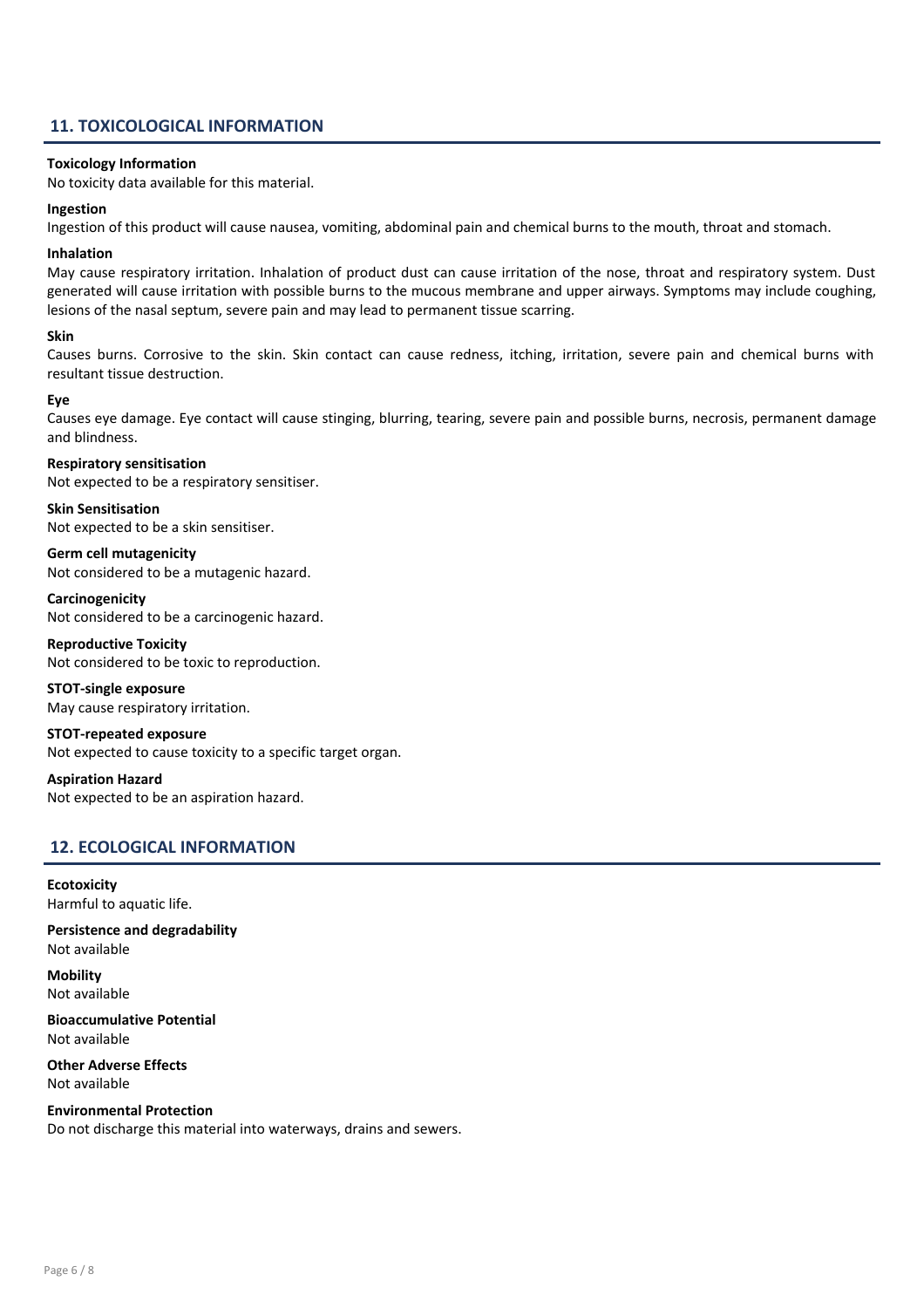#### 13. DISPOSAL CONSIDERATIONS

#### Disposal considerations

Dispose of waste according to applicable local and national regulations. Do not allow into drains or watercourses or dispose of where ground or surface waters may be affected. Wastes including emptied containers are controlled wastes and should be disposed of in accordance with all applicable local and national regulations.

#### 14. TRANSPORT INFORMATION

#### Transport Information

This material is classified as a Class 8 Corrosive Substances Dangerous Goods

Class 8 Dangerous Goods are incompatible in a placard load with any of the following:

- Class 1: Explosives
- Division 4.3: Dangerous when wet Substances
- Division 5.1: Oxidising substances
- Division 5.2: Organic peroxides

- Class 6, Toxic or Infectious Substances, if the Class 6 dangerous goods are cyanides and the Class 8 dangerous goods are acids Class 7: Radioactive materials unless specifically exempted

and are incompatible with food and food packaging in any quantity.

Strong acids must not be loaded in the same freight container or on the same vehicle with strong alkalis. Packing Group I and II acids and alkalis should be considered as strong.

#### Marine Transport (IMO/IMDG):

Classified as Dangerous Goods by the criteria of the International Maritime Dangerous Goods Code (IMDG Code) for transport by sea.

Class/Division: 8 UN No: 1759 Proper Shipping Name: CORROSIVE SOLID, N.O.S. (CONTAINS: SODIUM METASILICATE PENTAHYDRATE) Packing Group: II EMS : F-A, S-B Special Provisions: 274

Air Transport (ICAO/IATA):

Classified as Dangerous Goods by the criteria of the International Air Transport Association (IATA) Dangerous Goods Regulations for transport by air. Class/Division: 8 UN No: 1759 Proper Shipping Name: corrosive solid, n.o.s. (Contains: sodium metasilicate pentahydrate) Packing Group: II Packaging Instructions (passenger & cargo): 859 Packaging Instructions (cargo only): 863 Hazard Label: Corrosive Special Provisions: A3, A803

#### U.N. Number

1759

UN proper shipping name CORROSIVE SOLID, N.O.S.(Contains Ethyl Alcohol)

Transport hazard class(es) 8 Packing Group II Hazchem Code  $2x$ IERG Number 37